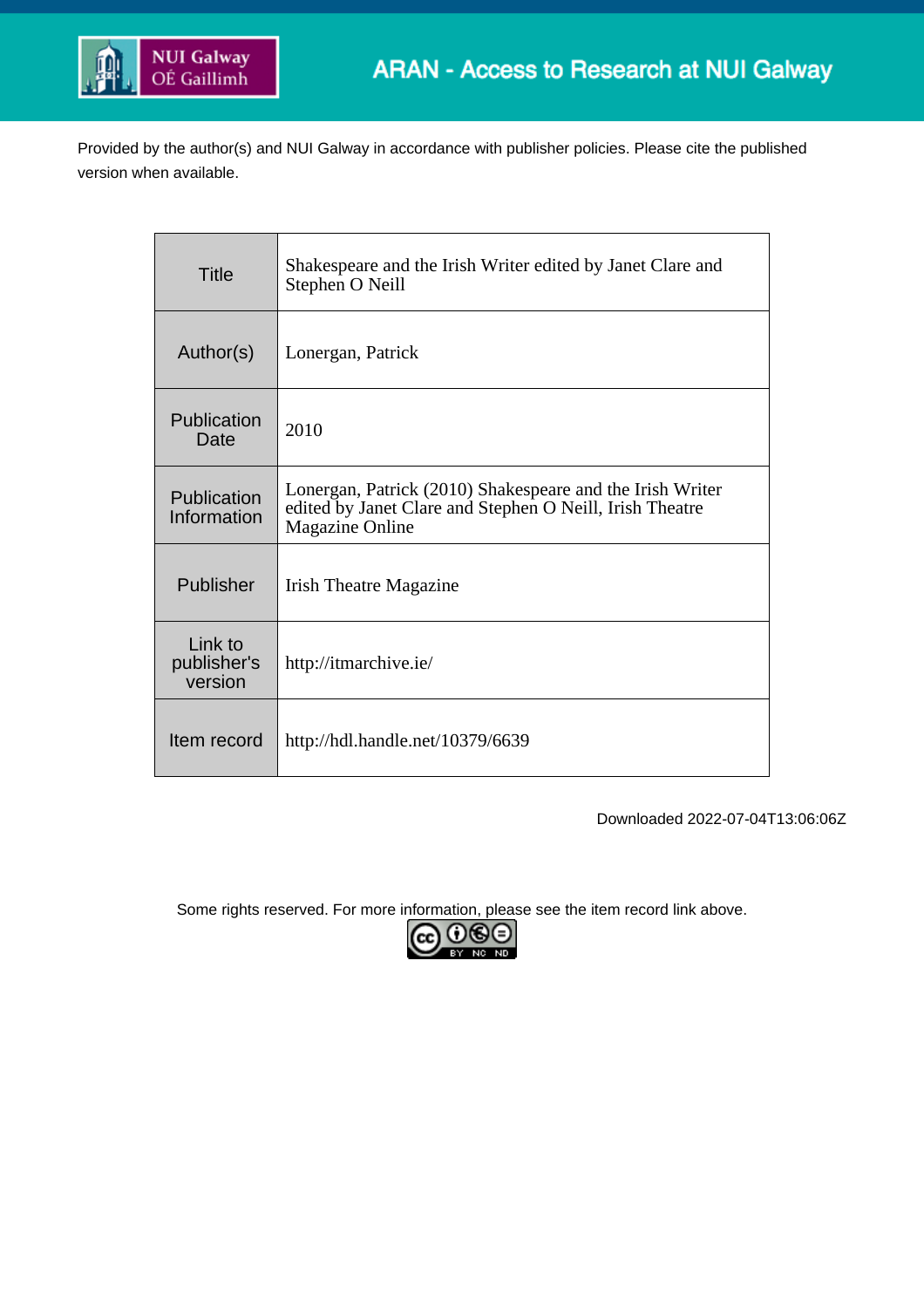

## **Shakespeare and the Irish Writer**

## **Reviewed by Patrick Lonergan** Published 12 May

Shakespeare, wrote Ben Jonson, was both the "soul of the age" and "for all time". His work, that is, encapsulated the life of his society – but it also transcended space and time, acquiring universal importance. That duality is especially important when Shakespeare is considered in an Irish context.

When he's viewed as the 'soul of the age' in Ireland, he's often seen as exemplifying the anti-Irish strain that existed in Elizabethan and Jacobean society. His characters refer to the Irish as "rug-headed kerns", for instance – and it's sometimes assumed that the author must himself have held such views. Similarly, we're often told that the work of Shakespeare was instrumental in advancing the colonisation of Ireland: many critics complain that Shakespeare invented the Stage Irishman when he gave us Captain Macmorris in *Henry V*, for example – an accusation that is simplistic and, to put it bluntly, completely incorrect.

That said, the proposition that Shakespeare is 'for all time' is unlikely to be contradicted by anyone in this country. Most of our great writers have spoken of their indebtedness to Shakespeare, and his plays and poems occupy a central position in our second and third level curricula – even if approaches to teaching his work remain excessively focussed on textual analysis rather than performance. And the recent international fashion for the publication of accessible books on Shakespeare (by writers like **James Shapiro (http://www.faber.co.uk/article/2010/3/james-shapiro-contested-will/)** , **Stephen Greenblatt (http://www.newyorker.com/archive/2004/09/13/040913crat\_atlarge)** , and even **Bill Bryson (http://www.harpercollins.com/books/9780060740221/Shakespeare/index.aspx)** ) has been as successful here as it is in other countries.

So in Ireland, we have two Shakespeares: an English writer, who is viewed with suspicion by some, and with insecurity by others – and a world writer, whose greatness is uncontested, whose work is part of the fabric of our culture, our languages, and our theatre.

That duality – that contradiction, some might say – is especially evident in our theatre. There have been impressive Irish productions of the plays during the last decade by Classic Stage Ireland, Rough Magic, Corcadorca, Siren Productions and the Abbey. But even at their best, those productions seemed troubled by the notion that staging Shakespeare in Ireland involves resolving problems: the problem of matching the Irish voice to the Shakespearean text, the problem of making the plays 'relevant' to Ireland, and so on. It's curious that these challenges seem only to afflict our professional

Corcadorca's production of Shakespeare's 'The Tempest'.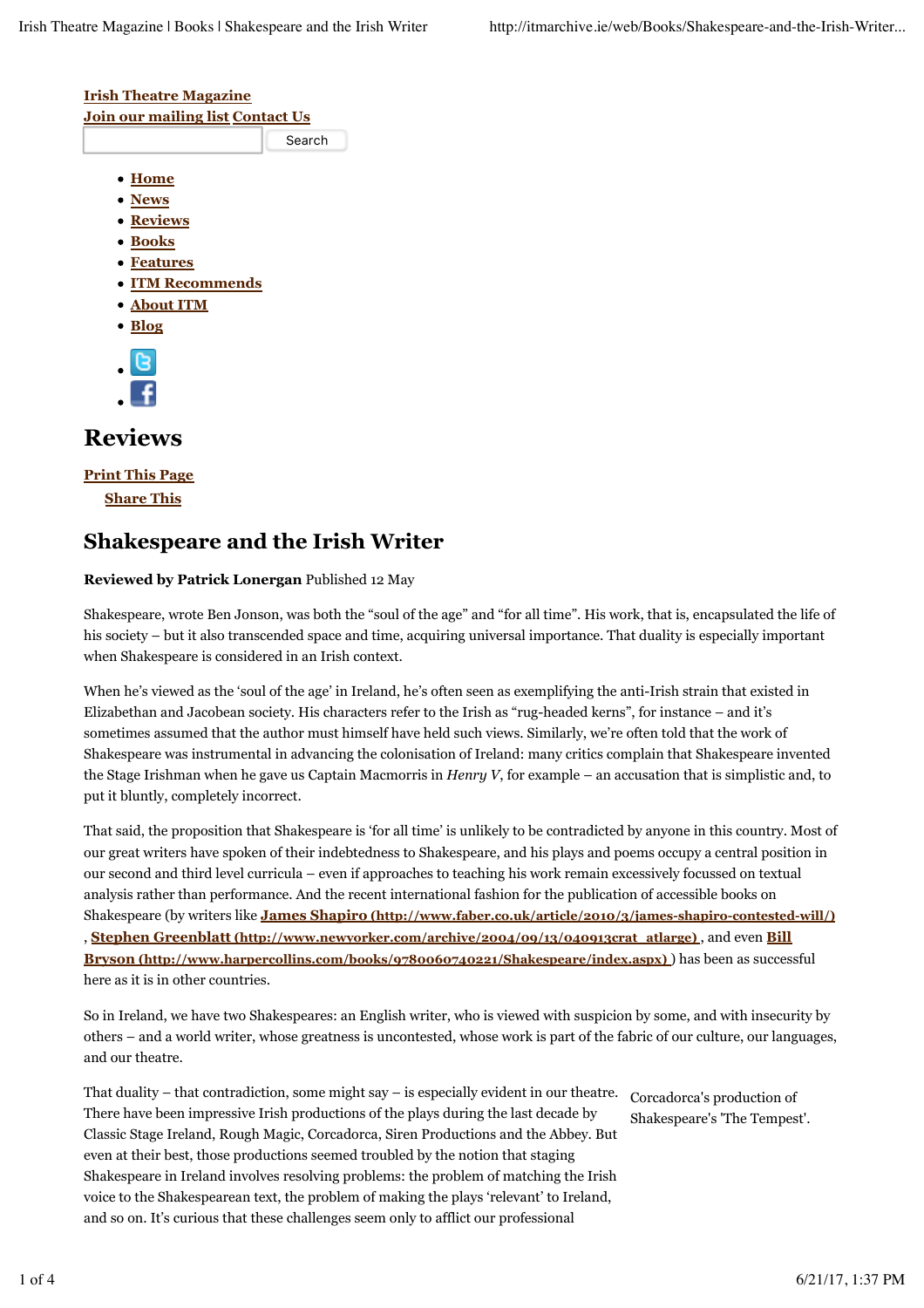theatre: amateur productions of Shakespeare are often more confident about their reasons for staging his work (the main one being that the plays are very good). And of course it's also notable that this is a relatively recent phenomenon: Shakespeare was a mainstay of the Edwards and Mac Liammóir Gate, for example, and Anew McMaster brought Shakespeare's plays to every town in Ireland from the 1920s to the 1950s.

*Shakespeare and the Irish Writer* won't resolve all of those problems but, by opening up the historical context, it might persuade Irish practitioners to stop worrying so much about how and why they stage Shakespeare's plays. Edited by Janet Clare and Stephen O'Neill, the book collects twelve essays that explore how Irish writers have sought to come to terms with Shakespeare's legacy. Most of the writers whose work is discussed come from the Revival period – as is probably appropriate, since it was at that time that his status in Ireland began to change. There are two essays about how Yeats's views on Shakespeare were conditioned by his relationship with the Shakespeare scholar Edward Dowden; two on Wilde; and one each on Joyce, Douglas Hyde, Beckett, Bowen, McGuinness, and Shaw. In most cases, those essays are focussed on texts rather than productions, though Helen Lojek's essay on McGuinness does feature some consideration of Michael Caven's Dublin production of *Mutabilitie*.

Immediately notable is the extent to which Irish cultural nationalism was comfortable with Shakespeare. Hence, Philip Edwards mentions how John Mitchell wrote the words "Thank God for Shakespeare" in his journal during his imprisonment for his activities as a Fenian in the 1850s. And, as Tadhg Ó Dúshláine reveals, Sean Óg Ó Caomhánach would write a remarkable translation into Irish of Hamlet's most famous soliloquy eighty years later ("A bheith, nó gan a  $b$ heith – sin í an cheist") – at a time when he was interned in the Curragh for his involvement with the Republicans during the Civil War.

Pauline McLynn, Owen Roe and Rory Nolan in Rough Magic's 'The Taming of the Shrew'. Photo: Pat Redmond.

Most revealingly, Andrew Murphy writes of how Douglas Hyde was invited to contribute to a *Book of Homage to Shakespeare* – a publication prepared in London to celebrate the 300th anniversary of Shakespeare's death in 1916 (a year that's remembered in Ireland for different reasons, of course). Hyde wrote a poem called 'An Rud Tharla do Ghaedheal ag Stratford ar an Abhainn'. As Murphy informs us, "the point of the poem is, essentially, that a wholly justified hatred of England is assuaged when [an] Irishman undergoes his Shakespearean experience". Irish nationalism is entirely warranted, in Hyde's view – but de-Anglicising Ireland need not involve giving up Shakespeare.

(L-R): Declan Conlon, Frank McCusker, Peter Hanly & Jack Walsh in the 2007 Abbey production of Julius Caesar. Photo: Ros Kavanagh.

The two essays about Yeats and Dowden help us to understand how Shakespeare's plays became politicised in an Irish context. Without wishing to over-simplify the rich and complex arguments made by Philip Edwards and Brian Cosgrove, the over-riding idea here is of a clash between a 'nationalist' or 'Irish' Shakespeare (as represented by the character of Richard II) and a 'unionist' or 'pragmatic' Shakespeare (as represented by the character of Henry V). Both articles reveal how these writers' differing views on Shakespeare's kings were overwhelmingly informed by their political outlook. It is

interesting in this context that Shakespeare's history plays are almost never performed by Irish companies anymore: it's as if we're afraid to look too closely at them for fear of what we might find.

The book will force us to question much of the received wisdom about Shakespeare and Ireland, then. We're often told, for instance, that when Joyce and Shaw sought to trump Shakespeare, they were acting in a postcolonial fashion. Declan Kiberd's essay on *Hamlet* and *Ulysses*, and Cary Di Pietro's essay on Shaw, both show that these writers certainly did attempt to measure themselves against Shakespeare's greatness – but it's not clear how (if at all) their Irishness was a factor in that process. As is often noted, Joyce alludes to Captain Macmorris's "what ish my nation" speech in *Ulysses*, but the book is much more indebted to *Hamlet*, *Lear*, *Othello*, and other plays. And, as di Pietro implies, the major link between Shakespeare and Ireland evident in Shaw's work is that he often pretended to repudiate both of them for rhetorical or aesthetic purposes. The book won't entirely refute those scholars who think that Ireland's attitude to Shakespeare is postcolonial, but it will at least ensure that the discussion is richer and more grounded.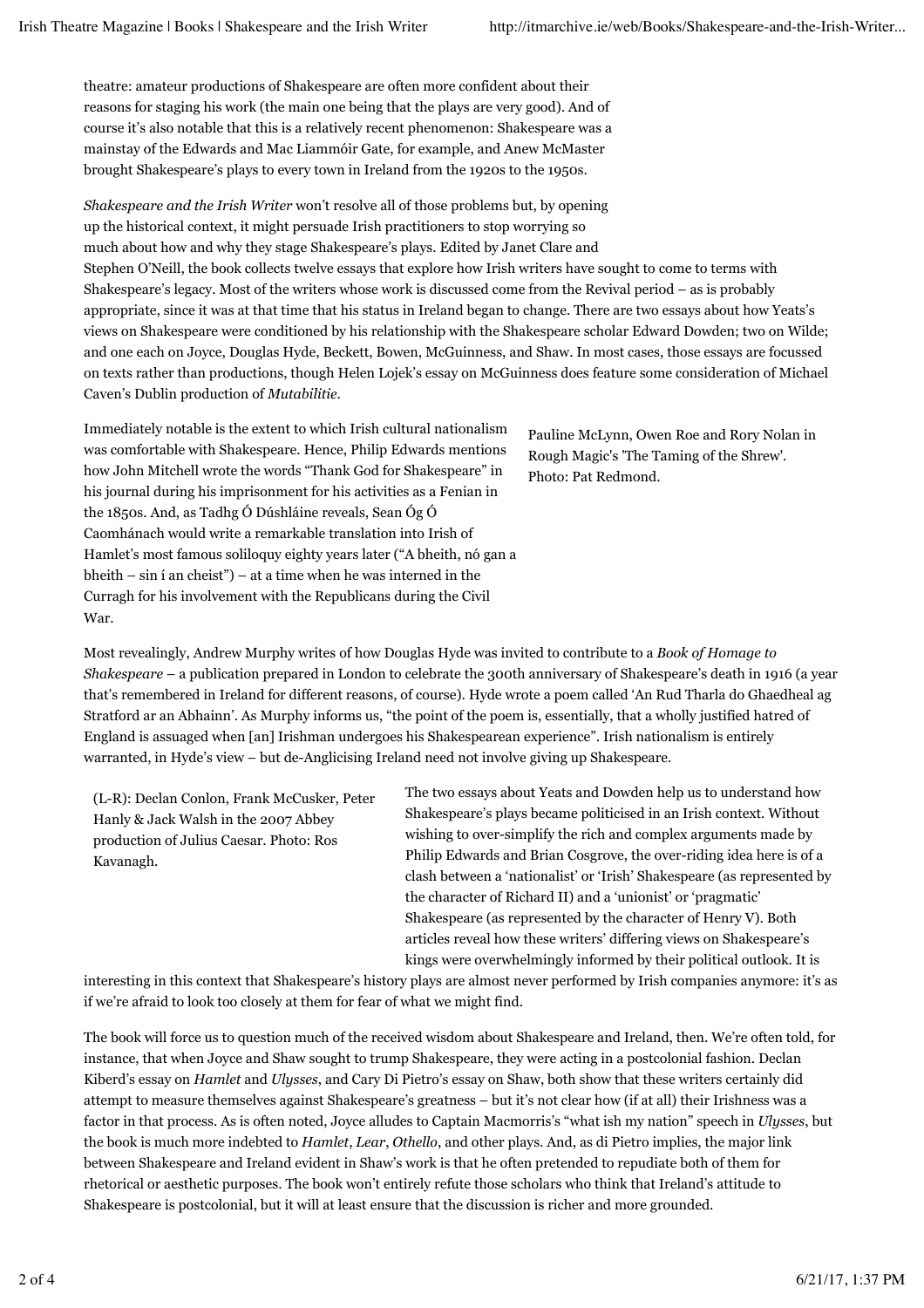The book's most significant achievement is the introduction by Clare and O'Neill. Although they don't go into much detail (understandably), they give an impressive survey of the place of Shakespeare in the history of Irish theatre. As they point out, there is a rich tradition of Irish actors performing Shakespeare (though many of them only do so when they leave Ireland). They also remind us that Shakespeare has occupied a central position on the Irish stage since at least 1662. The critical reception of Shakespeare internationally has also been strongly affected by Irish scholars – not just Dowden but, more importantly, Edmond Malone, whose 1790 edition of

Owen Roe and Olwyn Fouer� in Siren Productions' 'Titus Andronicus'.

Shakespeare's plays was highly influential. This section is full of ideas that should stimulate further research (as should O'Neill's last book, *Staging Ireland*, a major study of the presence of Ireland on the Renaissance stage).

Perhaps the greatest problem facing Shakespeare production in this country is that directors seem always to feel as if they need to start from scratch: Shakespeare is in the odd position of being both stupefyingly over-familiar and unnervingly new. One way of addressing that problem might be to pay more attention to developments in Britain – to consider (among other events) the work on voice and accent by **Northern Broadsides (http://www.northern-broadsides.co.uk/)** , the revitalisation of the **Histories by the RSC (http://www.youtube.com/watch?v=phtxjWn59wI)** , and the combination of British and American performance styles in the **Old Vic's Bridge Project (http://www.oldvictheatre.com /whatson.php?id=47)** . And of course there have been other significant developments internationally, the most notable of which recently has been Toneelgroep Amsterdam's **re-imagining of the Roman tragedies (http://www.toneelgroepamsterdam.nl/default.asp?path=sqrgjlo3)** .

Yet if we need to spend more time looking abroad, we could also do with paying more attention to our own past. As this book shows, we badly need to retrieve the rich, varied and complex history of Shakespearean production in this country: to show that it has always been possible to recite Shakespeare's words in an Irish accent, that he's always been an essential part of our culture and, most importantly, that his work can't be reduced to simplistic political or academic categories. There have been many steps forward in this process in recent years – but *Shakespeare and the Irish Writer* is one of the most important yet.

**Patrick Lonergan lectures at NUI Galway where, on 29 May, a one-day seminar on 'Shakespeare, Performance and Ireland' will take place. Full details here (http://www.mooreinstitute.ie/site/view/733) . The event is funded by the IRCHSS and is being held in association with Druid Theatre.**

itm

**Share This (http://www.addthis.com/bookmark.php?v=250&pub=irishtheatremagazine) Print This Page (Shakespeare-and-the-Irish-Writer.html#)**